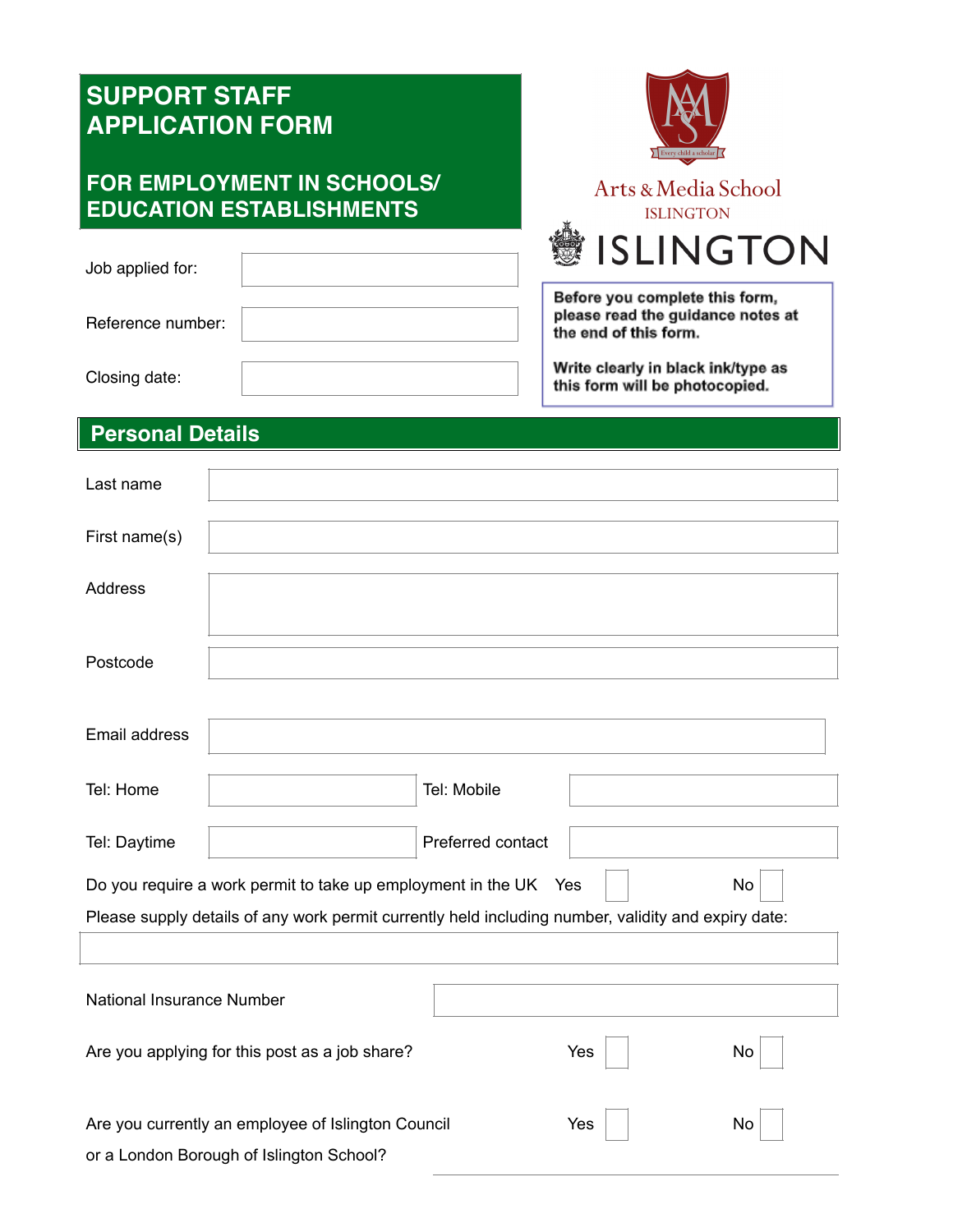If yes, please state where: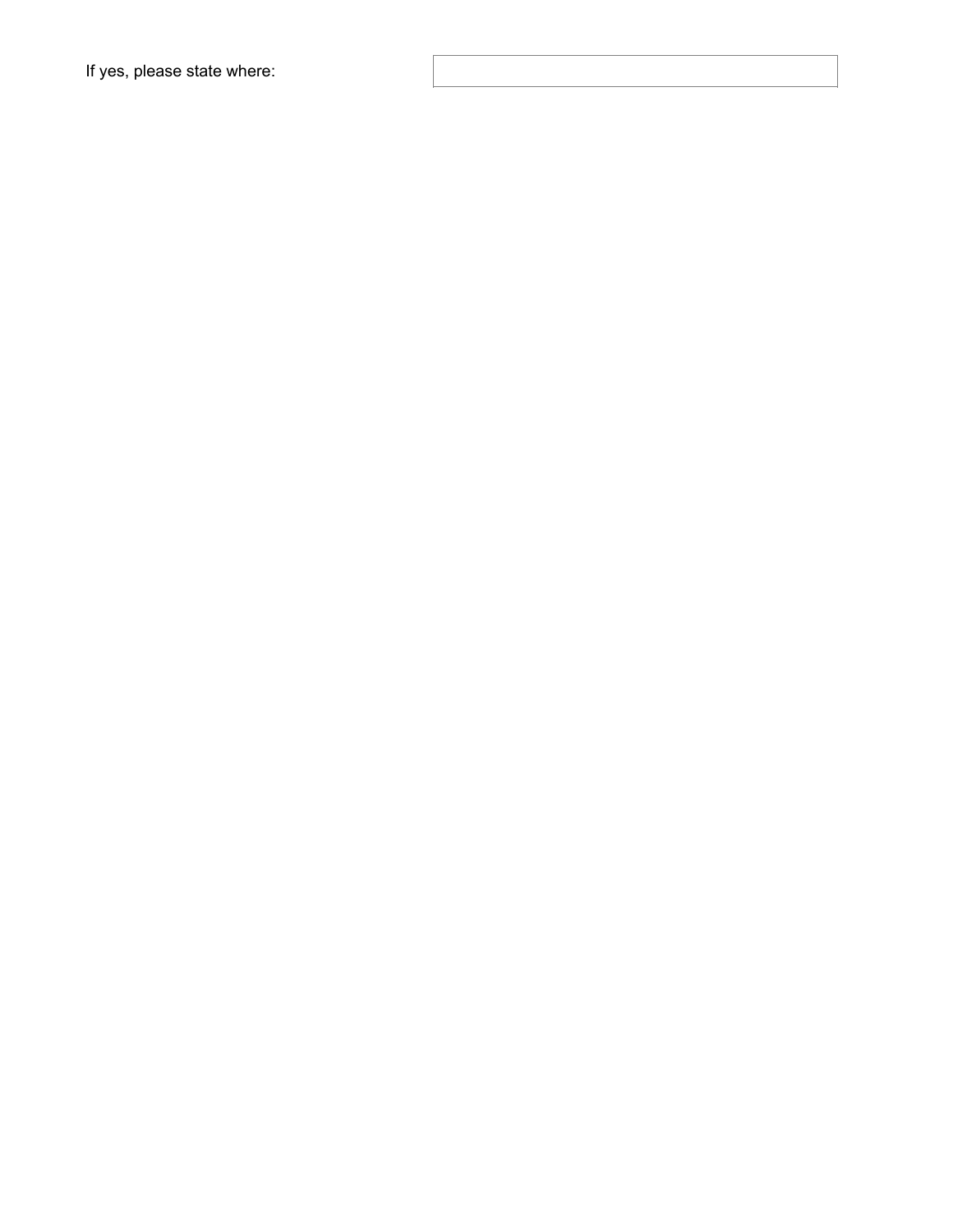# **Present or most recent employment**

| Employer<br>Name and address                                                             |             |  |
|------------------------------------------------------------------------------------------|-------------|--|
|                                                                                          |             |  |
|                                                                                          |             |  |
| Employed via<br>LA (Local Authority),<br>agency, self-employed<br>other (please specify) |             |  |
| Tel                                                                                      | Fax         |  |
| Email                                                                                    |             |  |
| Post held                                                                                | Grade/spine |  |
|                                                                                          | point       |  |
| Basic salary per annum £                                                                 | Allowances  |  |
| Date started                                                                             | Until       |  |
| Notice required                                                                          |             |  |
| Reason for leaving                                                                       |             |  |
| Brief description of duties                                                              |             |  |
|                                                                                          |             |  |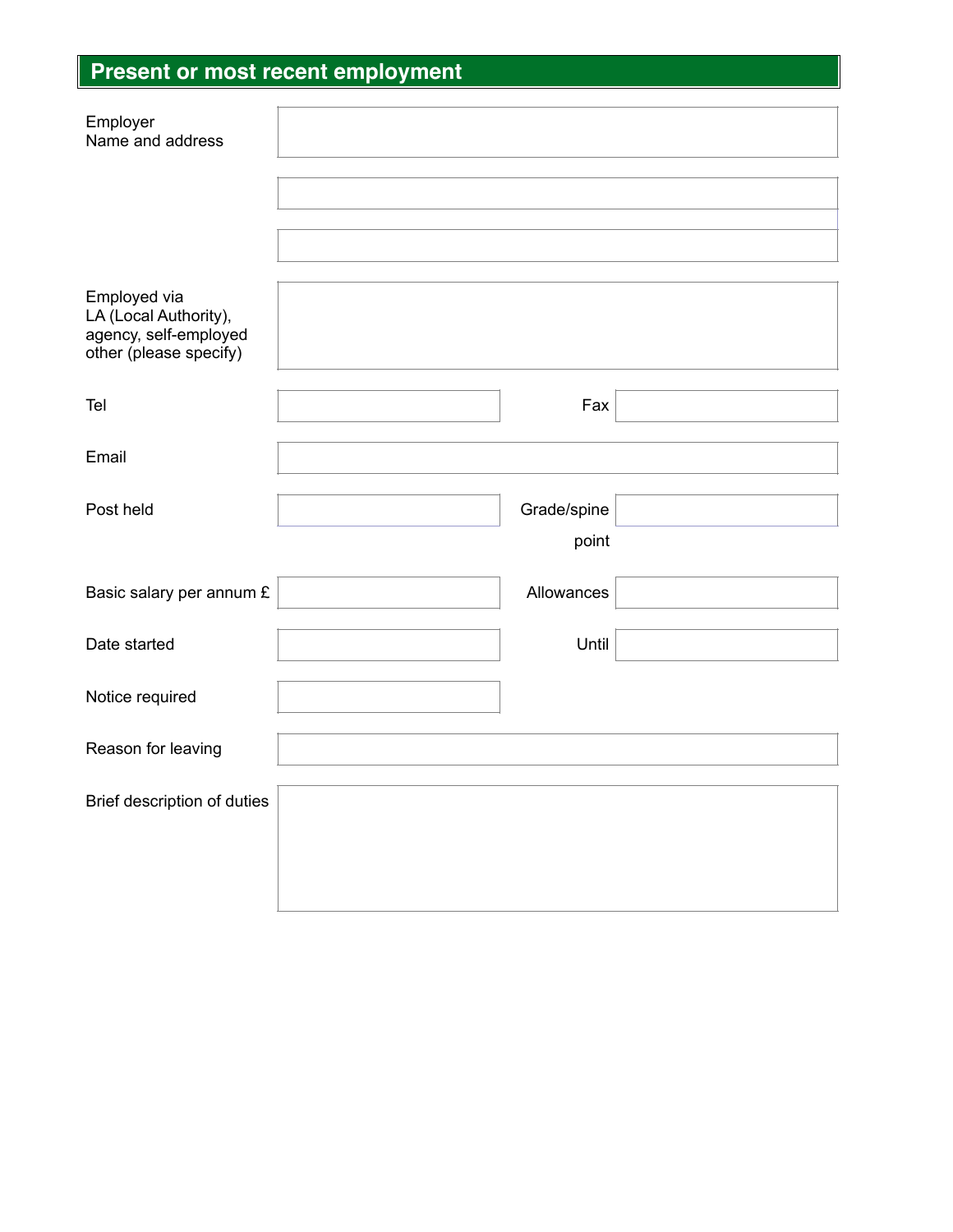## **Previous employment record**

Start with the most recent and list details of employment since leaving full time education. Do not leave any gaps. If necessary you should include full time or part time education, training, periods of unemployment and periods for raising a family. Failure to provide full account may lead to your application being rejected.

| School/<br><b>Organisation</b><br>Name & address | <b>Employed via</b><br>LA (Local<br>Authority),<br>agency, self-<br>employed<br>other (please<br>specify) | From | To | <b>Job Title</b> | <b>Salary</b> | <b>Reason for</b><br>leaving |
|--------------------------------------------------|-----------------------------------------------------------------------------------------------------------|------|----|------------------|---------------|------------------------------|
|                                                  |                                                                                                           |      |    |                  |               |                              |
|                                                  |                                                                                                           |      |    |                  |               |                              |
|                                                  |                                                                                                           |      |    |                  |               |                              |
|                                                  |                                                                                                           |      |    |                  |               |                              |
|                                                  |                                                                                                           |      |    |                  |               |                              |
|                                                  |                                                                                                           |      |    |                  |               |                              |
|                                                  |                                                                                                           |      |    |                  |               |                              |
|                                                  |                                                                                                           |      |    |                  |               |                              |
|                                                  |                                                                                                           |      |    |                  |               |                              |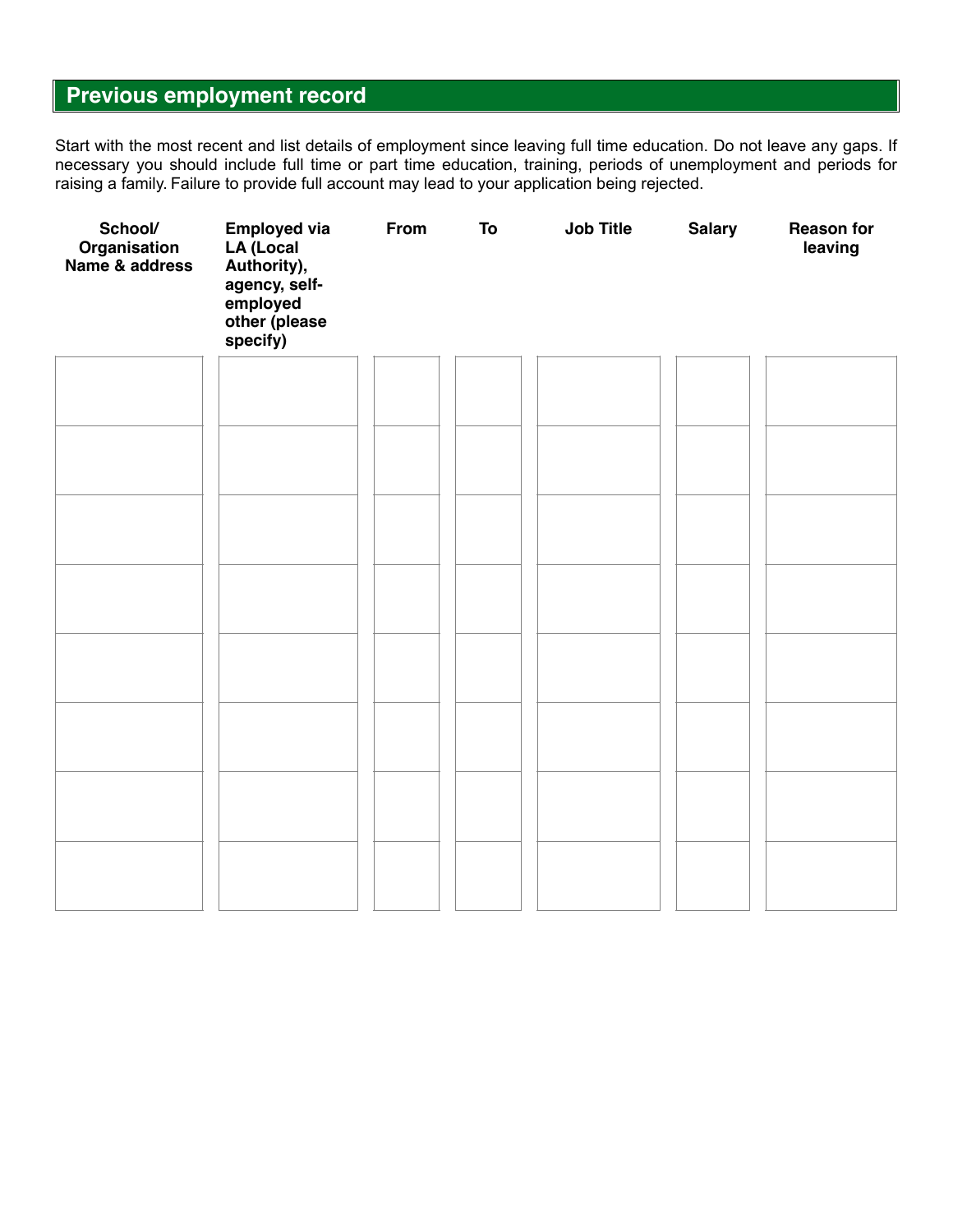## **References**

Please provide full contact details of **two people** who can verify your employment record and can provide an assessment of your suitability for this post, one of whom should be your present headteacher/manager. References may be taken up immediately after shortlisting. Please note the following:

- One reference must be from your present or most recent employer.
- You must provide the **professional email address** for references coming from an employer.
- If your last post did not include working with children, a reference will be sought from the employer by whom you were most recently employed to work with children.
- If you are successful, a further post-offer reference will be requested, seeking information on attendance and sickness records.
- We reserve the right to approach any of your previous employers for a reference.
- It is the responsibility of the applicant to ensure that all named referees have consented to providing a reference.

|                                                    | Reference 1<br>your current or most recent employer | <b>Reference 2</b>                                 |
|----------------------------------------------------|-----------------------------------------------------|----------------------------------------------------|
|                                                    |                                                     |                                                    |
| Name                                               |                                                     | Name                                               |
| Job Title                                          |                                                     | Job Title                                          |
| In what<br>capacity do<br>you know this<br>referee |                                                     | In what<br>capacity do<br>you know this<br>referee |
| Company/<br>School name                            |                                                     | Company/<br>School name                            |
| Address                                            |                                                     | Address                                            |
|                                                    |                                                     |                                                    |
|                                                    |                                                     |                                                    |
| Postcode                                           |                                                     | Postcode                                           |
| Email                                              |                                                     | Email                                              |
| Tel                                                |                                                     | Tel                                                |
| Fax                                                |                                                     | Fax                                                |
| Employment<br>dates                                | from                                                | Employment<br>from<br>dates                        |
|                                                    | to                                                  | to                                                 |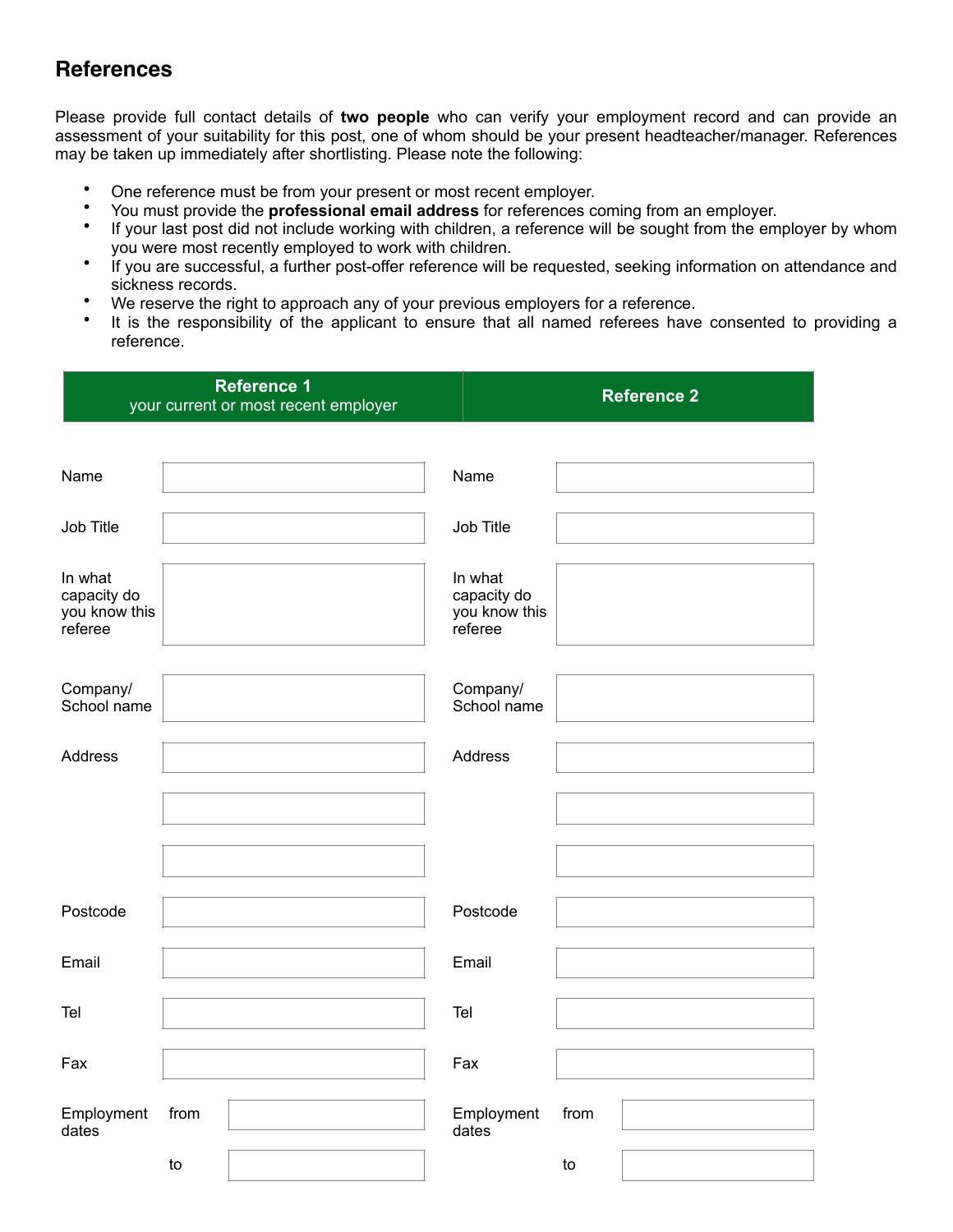Can we approach<br>this referee?\*

### **\*If you select 'No', please provide us with an alternative referee.**

| Please state why we cannot<br>approach your referee 1 or 2. |  |
|-------------------------------------------------------------|--|
|                                                             |  |

**Referees will be contacted before the interview unless otherwise stated.** 

### **Reference 3 (alternative)**  Name Report of the Company/ School Name Address/ Postcode In what capacity do you know this referee?

| - |  |  |
|---|--|--|

### **Education, Qualifications and Training**

### **Secondary/Further**

| From | То | Qualification results with<br>grades | School/College/University |
|------|----|--------------------------------------|---------------------------|
|      |    |                                      |                           |
|      |    |                                      |                           |
|      |    |                                      |                           |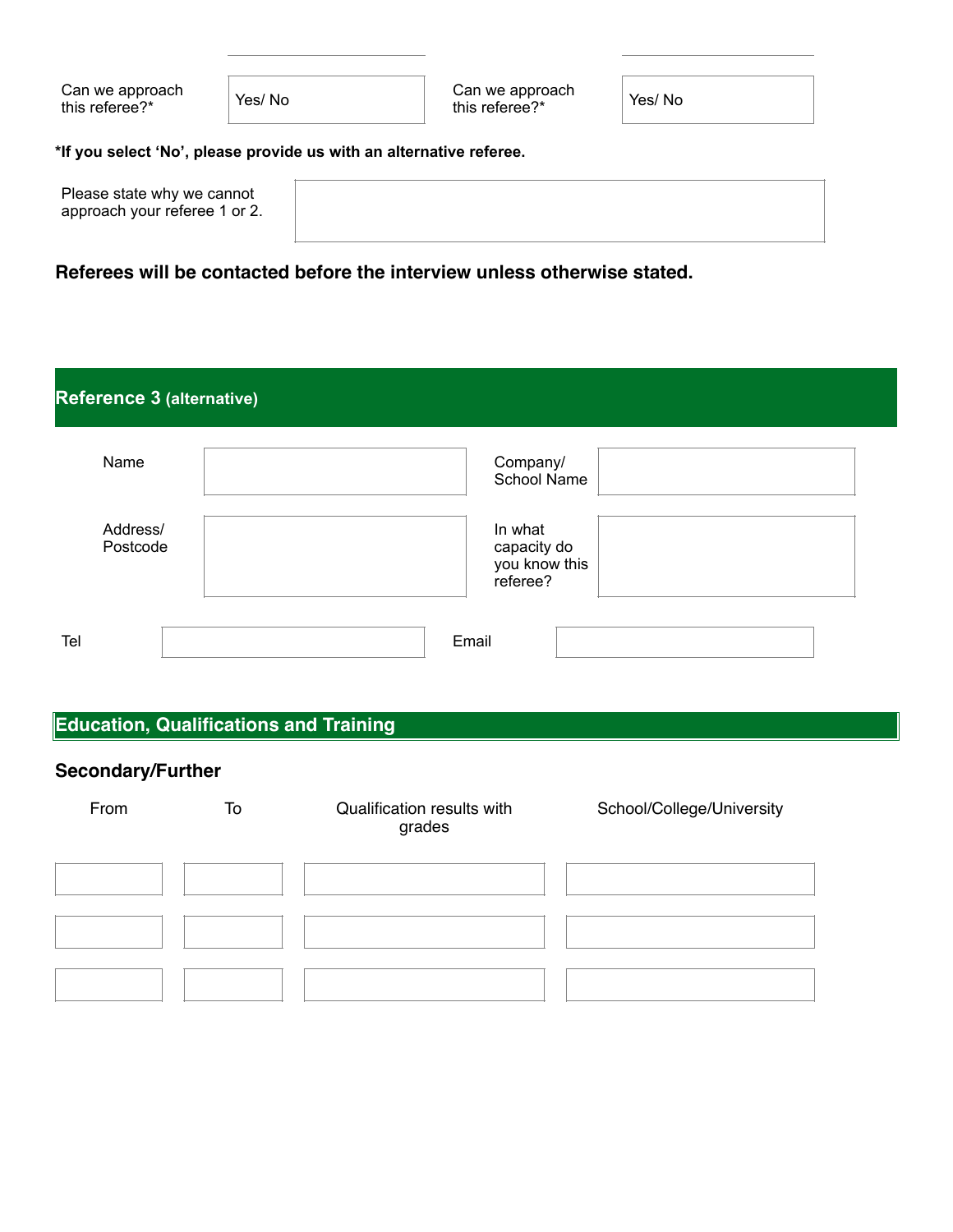## **Academic/Professional**

| From | To | Qualification results with<br>grades | School/College/University |
|------|----|--------------------------------------|---------------------------|
|      |    |                                      |                           |
|      |    |                                      |                           |
|      |    |                                      |                           |
|      |    |                                      |                           |
|      |    |                                      |                           |

## **Other training course attended - including short, in-service training**

| From | To | Qualification results with<br>grades | School/College/University |
|------|----|--------------------------------------|---------------------------|
|      |    |                                      |                           |
|      |    |                                      |                           |
|      |    |                                      |                           |

## **Other qualifications, membership of professional bodies**



### **Please continue on a separate sheet if necessary**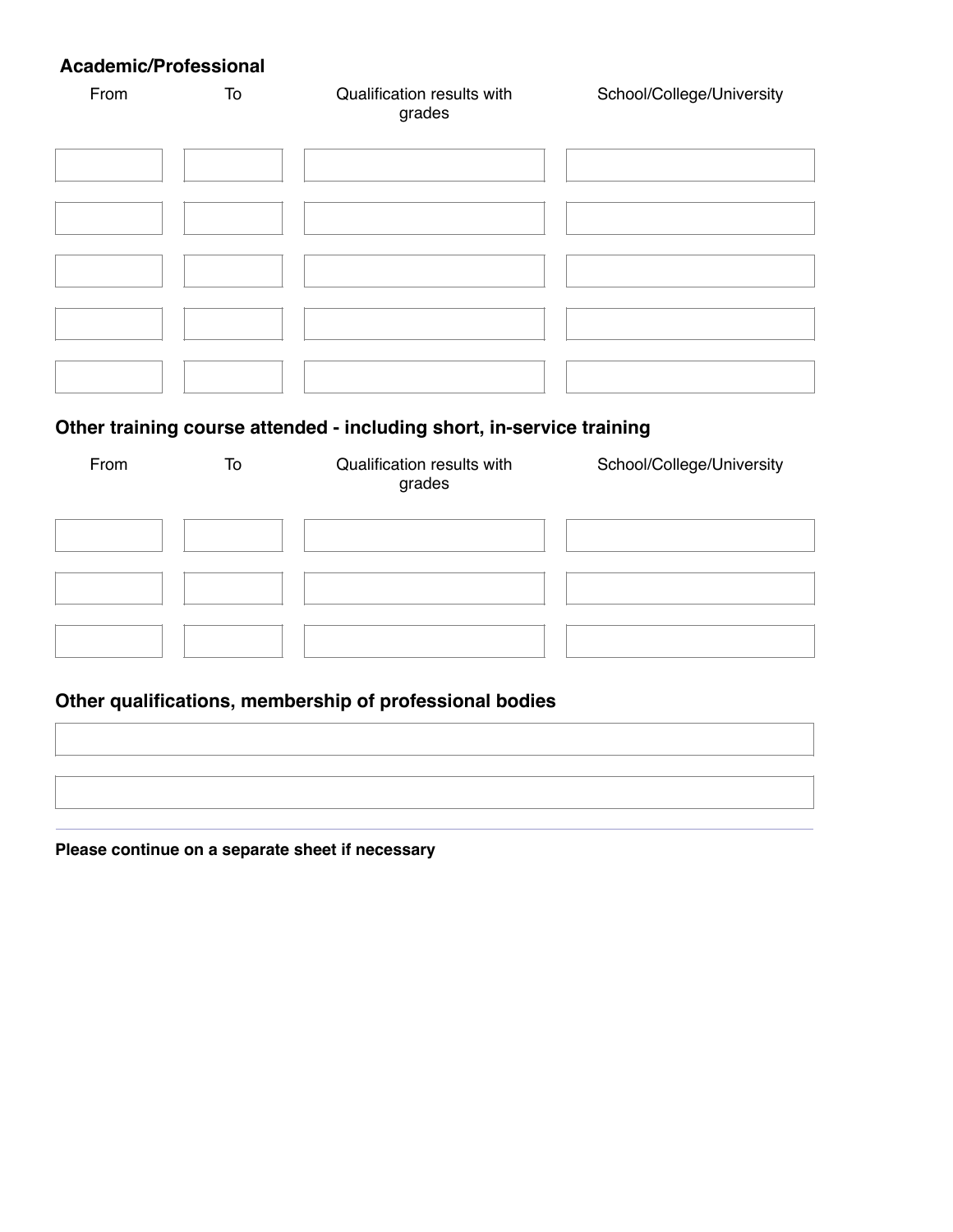## **Personal Statement**

Please support your application with a statement in which you explain how you meet the requirements of the post as described in the person specification. Explain what you have to offer in terms of your experience, skills and knowledge gained in relevant unpaid or voluntary work, study or training. If you do not write a statement addressing each of the job criteria, you will not be considered for interview.

### **Before writing your statement refer to the guidance notes attached to this application form**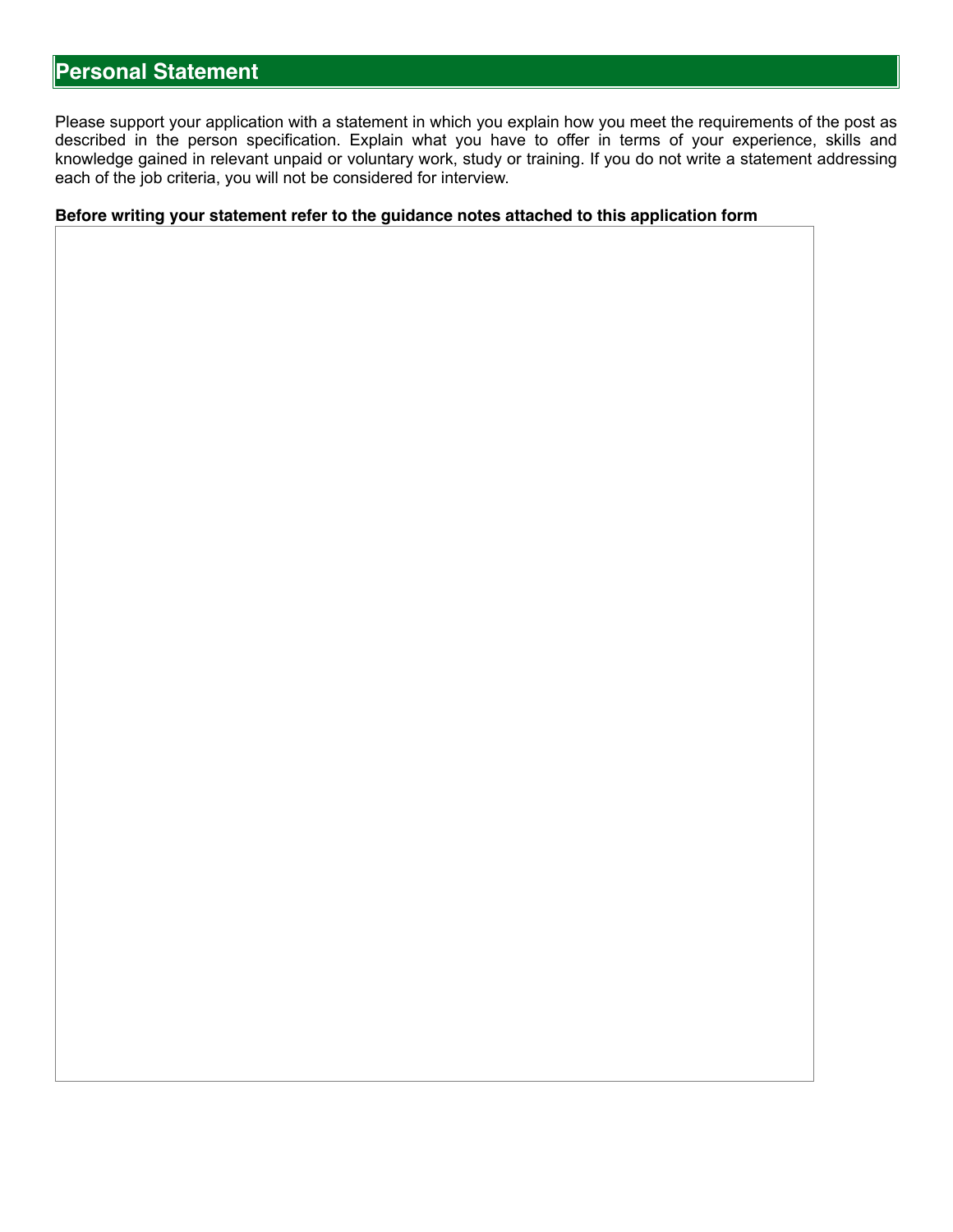## **Disclosure of criminal records/sanctions**

### **Rehabilitation of Offenders Act 1974**

The Rehabilitation of Offenders Act 1974 (Exceptions) Order 1975 (Amendment) (England and Wales) Order 2013 provides that certain spent convictions and cautions are "protected" and are not subject to disclosure to employers, and cannot be taken into account.

Guidance and criteria on the filtering of these cautions and convictions can be found at the Disclosure and Barring Service (DBS) website, DBS filtering guide.

All school-based jobs are exempt from the provisions of the Rehabilitation of Offenders Act as the work brings employees into contact with children who are regarded by the Act as a vulnerable group. Therefore, you will be required to declare any convictions, cautions, reprimands and final warnings that are not "protected" (i.e. filtered out) as defined by the Rehabilitation of Offenders Act.

**Do you have any convictions, cautions, reprimands or final warnings which would not be filtered in line with current guidance?** (including any unspent convictions, cautions, reprimands or warnings)

| No<br><b>Yes</b> |  |  |
|------------------|--|--|
|------------------|--|--|

**Are you on the Children's Barred List (previously List 99 and PoCA list) or have you ever been "banned" from working with children?** 

| Yes. | N٥ |
|------|----|
|------|----|

**Have you ever been subject to any sanctions imposed by a regulatory body (e.g. Department for Education)?** 

| <b>Yes</b> | N٥ |  |  |
|------------|----|--|--|
|------------|----|--|--|

**Are you aware of any police enquiries undertaken, either past or present in the United Kingdom or in any other country following allegations made against you, which may have a bearing on your suitability for this post?** 

| <b>Yes</b> |  | No |  |  |
|------------|--|----|--|--|
|------------|--|----|--|--|

If you have answered **yes** to any of the questions above, in the event of you being shortlisted for this post, you will be required to give full details of your criminal record. Having a criminal record will not necessarily prevent you from taking up appointment; it will depend on the nature of the offences and their relevance to the post you are applying for. If applicable, you will be able to discuss any details with the selection panel as part of your interview.

If you are appointed, you will be required to undertake an enhanced DBS with Children's Barred List check. Please note that providing false information could result in your application being rejected or your dismissal from employment if you are appointed. The matter may also be referred to the police if we consider that you may have committed a criminal offence. **It is a criminal offence for barred individuals to seek or undertake work with children.**

If you require further information, please contact Islington Schools HR helpdesk on 0207 527 2875. Any offer of employment will not be confirmed where there is a failure to give relevant information.

### **Are you registered with the DBS Update Service? (You will be required to provide your original DBS certificate if shortlisted for the post)**

Yes No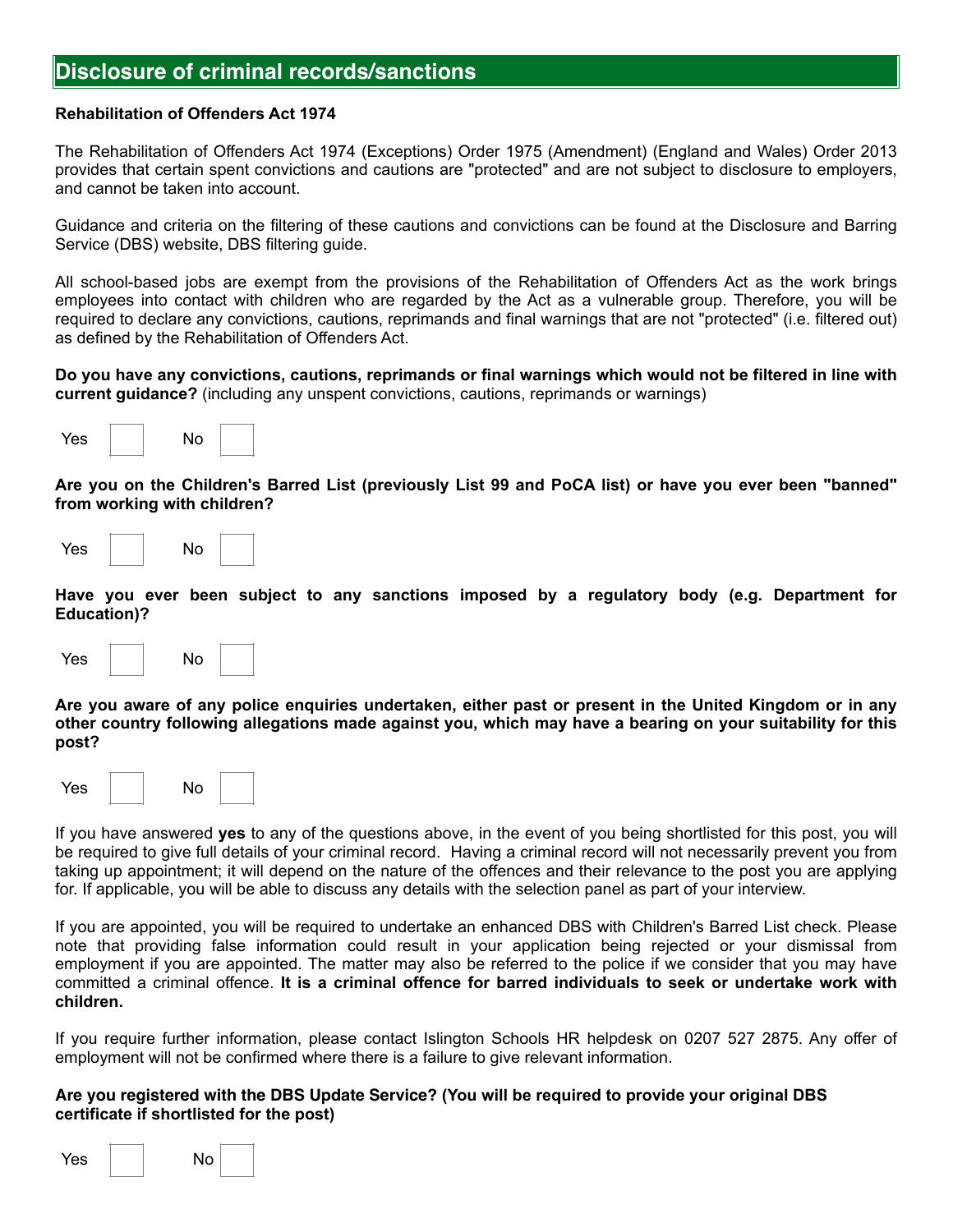## **Childcare (Disqualification) 2009 Regulations**

If this post is likely to come under the requirements of the Childcare (Disqualification) 2009 Regulations, you will be required to declare to establish whether you are disqualified under these regulations.

## **Safeguarding Statement**

The school is committed to safeguarding and promoting the welfare of children and expects all staff and volunteers to share this commitment. An enhanced DBS with barred list check is required for all successful applicants. Also, if this post is likely to come under the requirements of the Childcare (Disqualification) 2009 Regulations, the successful applicant will be required to declare.

## **Relatives and Other Interests**

Are you related to, or do you have a personal relationship with an  $Yes$  No

employee of the school, the governing body, an employee of the council or a councilor?

| Please inform relations name: |  |
|-------------------------------|--|
| Please inform relations post  |  |
| Please inform relationship    |  |

## **Declaration**

I confirm that the information I have given on this form is correct and understand that, if appointed on the basis of false information, I am liable to be summarily dismissed. I freely give my explicit consent that the information which I give on this application form may be processed in accordance with London Borough of Islington's registration under the Data Protection Act.

Signed **Date** 

Name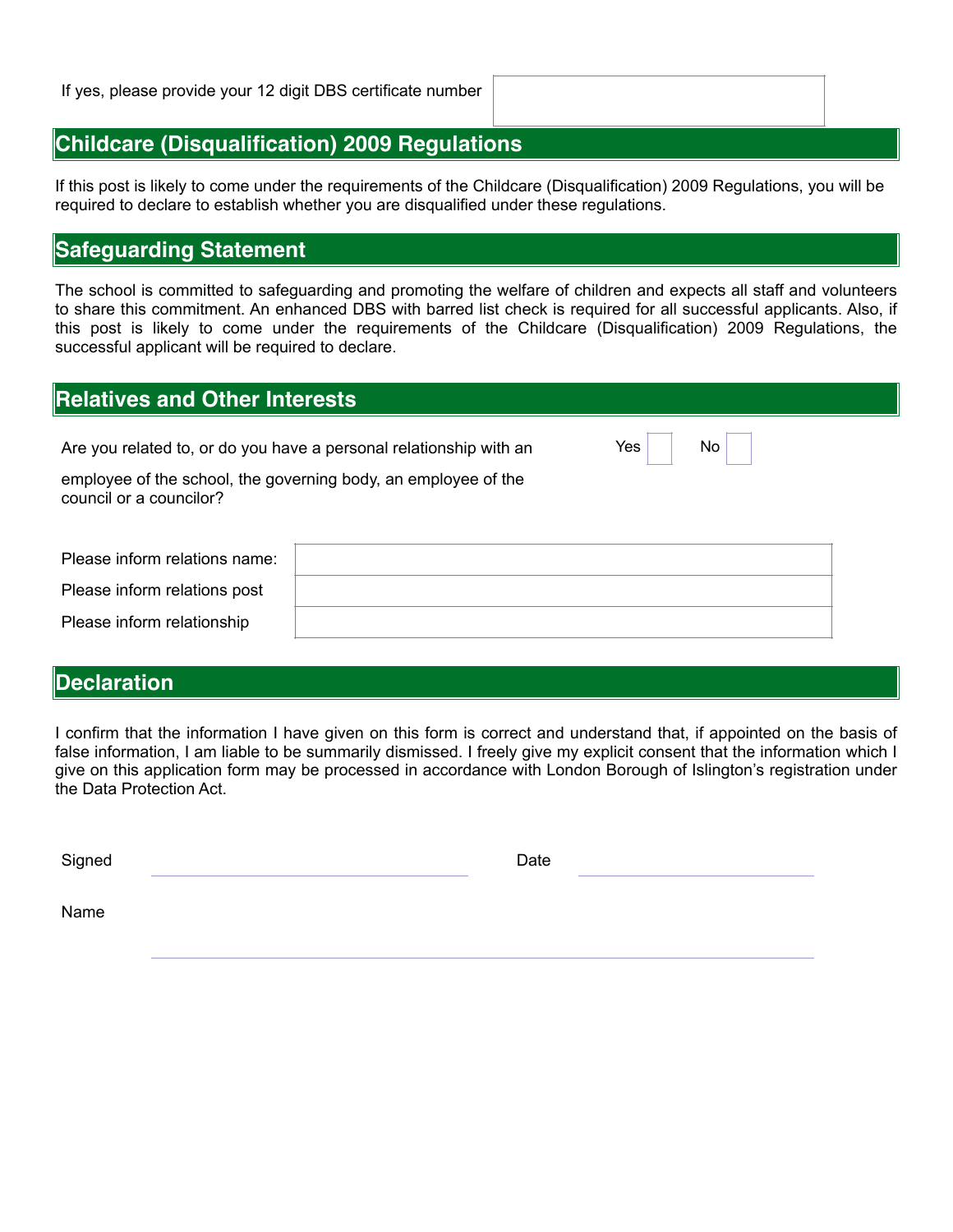## **Equal Opportunities Monitoring Information**

Please note that this information is processed anonymously in order that we can monitor the effectiveness of our policies and procedures and comply with legislation. We need accurate data on the composition of our workforce to do this. It is important that you complete this page, which is removed from your application form before the shortlisting stage.

| <b>Name</b>          |                 |                                                                                                    |              |
|----------------------|-----------------|----------------------------------------------------------------------------------------------------|--------------|
| <b>Job Reference</b> |                 |                                                                                                    |              |
| <b>Post title</b>    |                 |                                                                                                    |              |
|                      |                 | How did you find out about this vacancy - if it was an advertisement, please name the publication: |              |
|                      |                 |                                                                                                    |              |
| Date of birth        |                 |                                                                                                    |              |
| <b>Sex</b>           | Male            | Female                                                                                             | Trans-gender |
| Religion             |                 |                                                                                                    |              |
| <b>Buddhist</b>      | Hindu<br>Muslim | Sikh<br>Christian                                                                                  | Jewish       |
| Rastafarian          | None<br>Other   | Prefer not to say                                                                                  |              |

### **Sexual Orientation**

| Bi-sexual         | Lesbian | Gay Man | Heterosexual | Prefer not to say |  |
|-------------------|---------|---------|--------------|-------------------|--|
| <b>Dieability</b> |         |         |              |                   |  |

| יווועטוש                                             |      |    |  |
|------------------------------------------------------|------|----|--|
| Do you consider that you have a disability under the | Yes, | No |  |
| Equality Acts, can below                             |      |    |  |

### **Equality Act\* - see below.**

\*The definition of disability according to the Equality Act 2010 is: "A physical or mental impairment which has a substantial and long term adverse effect on his or her ability to carry out normal day to day activities". A long term effect is one that has lasted 12 months, is likely to last 12 months or, is likely to last the rest of the person's life.

### **Additional Information**

We try to make reasonable provisions for people with a disability. If there is any special help that you may require at the interview, please detail below e.g. sign language interpreter, wheelchair access.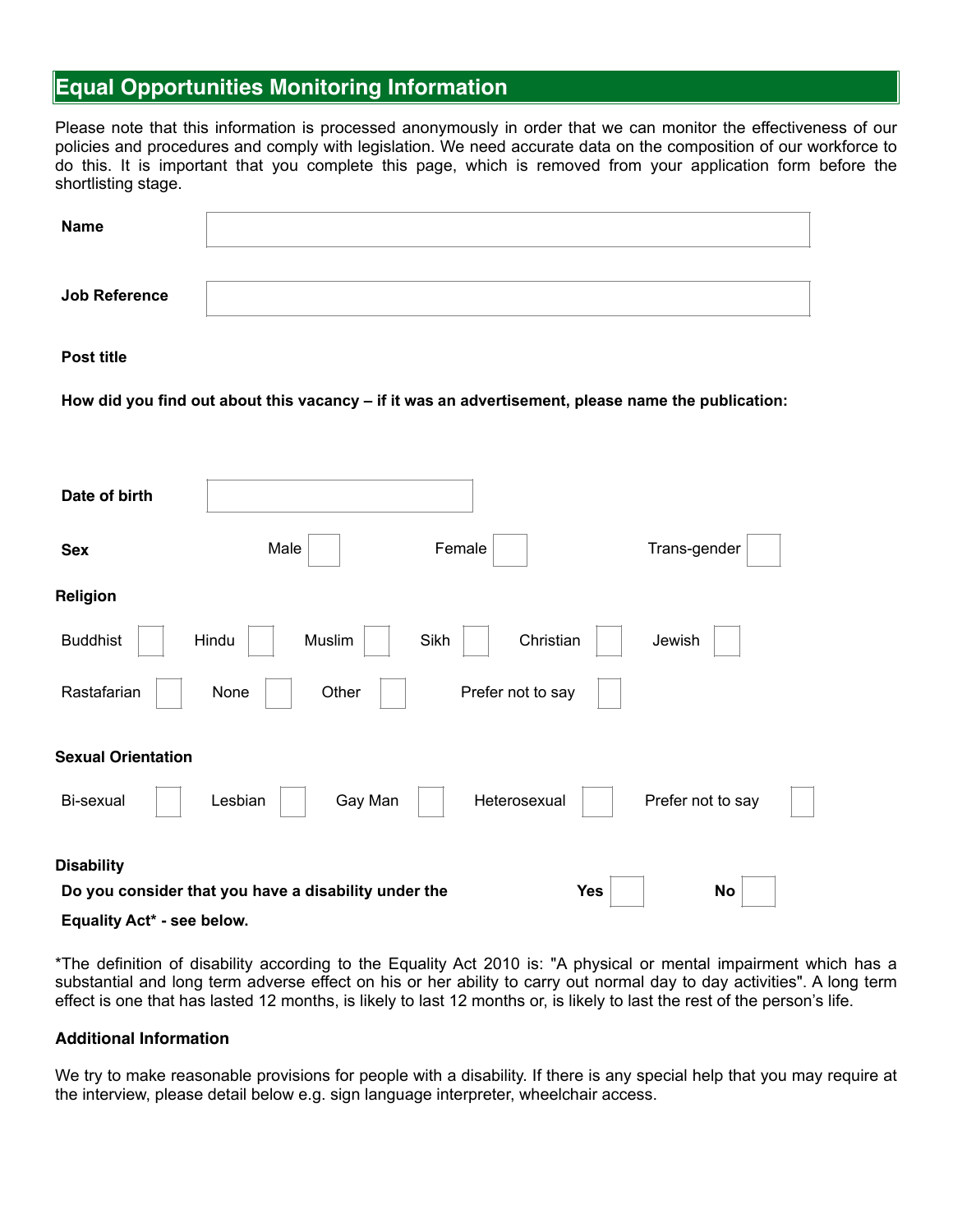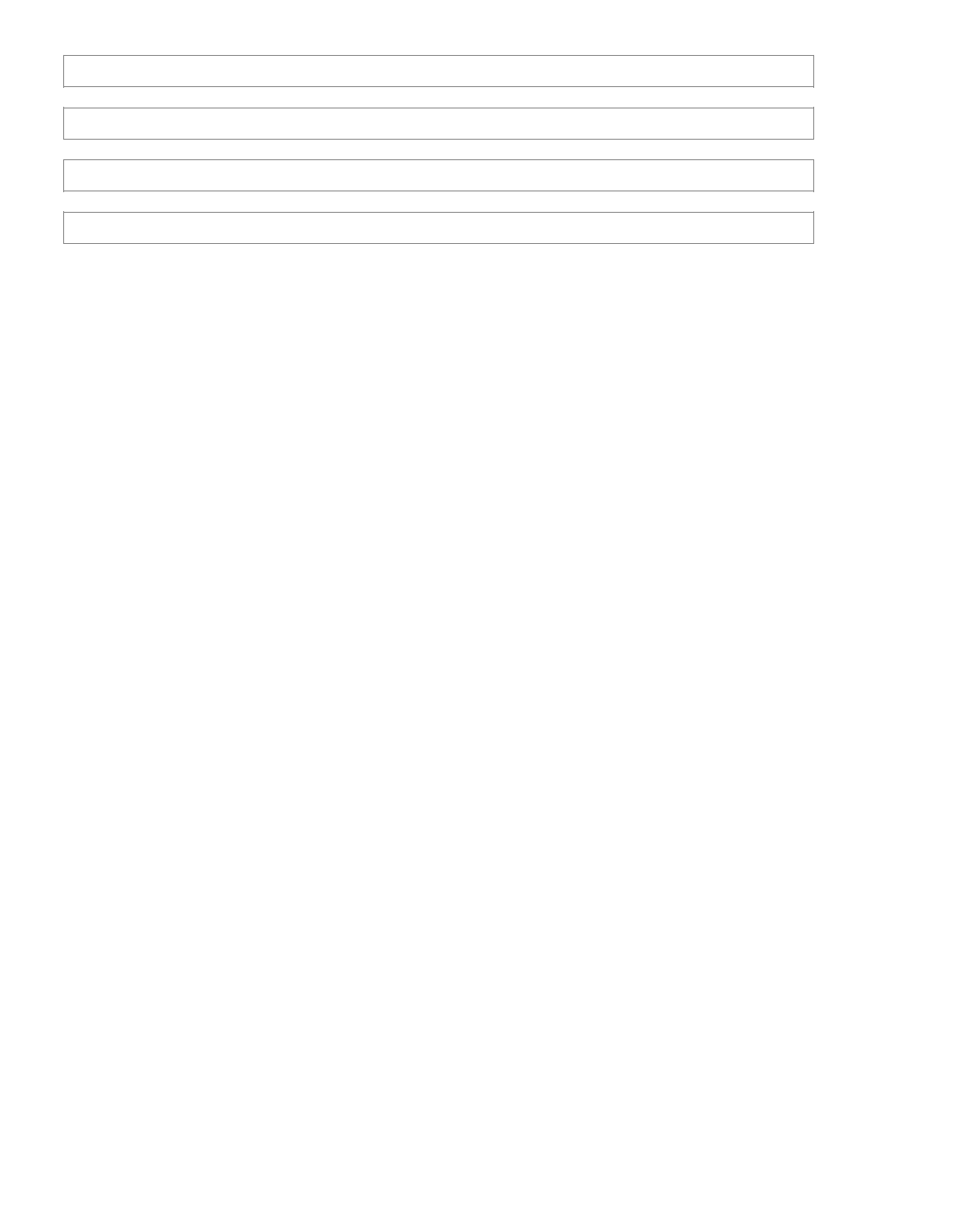## **I would describe my race or ethnic origin as: (Please tick the appropriate box below)**

| <b>NAME:</b>                          | <b>SCHOOL:</b>                          |  |
|---------------------------------------|-----------------------------------------|--|
| <b>Asian or Asian British</b>         | <b>Black or Black British</b>           |  |
| Bangladeshi                           | Caribbean                               |  |
| Indian                                | <b>Black and Asian</b>                  |  |
| Pakistani                             | African:                                |  |
| Other Asian background (please state) | Eritrean                                |  |
|                                       | Ghanaian                                |  |
| <b>Mixed</b>                          | Nigerian                                |  |
| White and Asian                       | Somali                                  |  |
| White and Black African               | Other African background (please state) |  |
| White and Black Caribbean             |                                         |  |
| Other Mixed background (please state) |                                         |  |
|                                       | White                                   |  |
|                                       | <b>British</b>                          |  |
| <b>Chinese or other Ethnic Group</b>  | Greek/Greek Cypriot                     |  |
| Chinese                               | Irish                                   |  |
| Filipino                              | Kurdish                                 |  |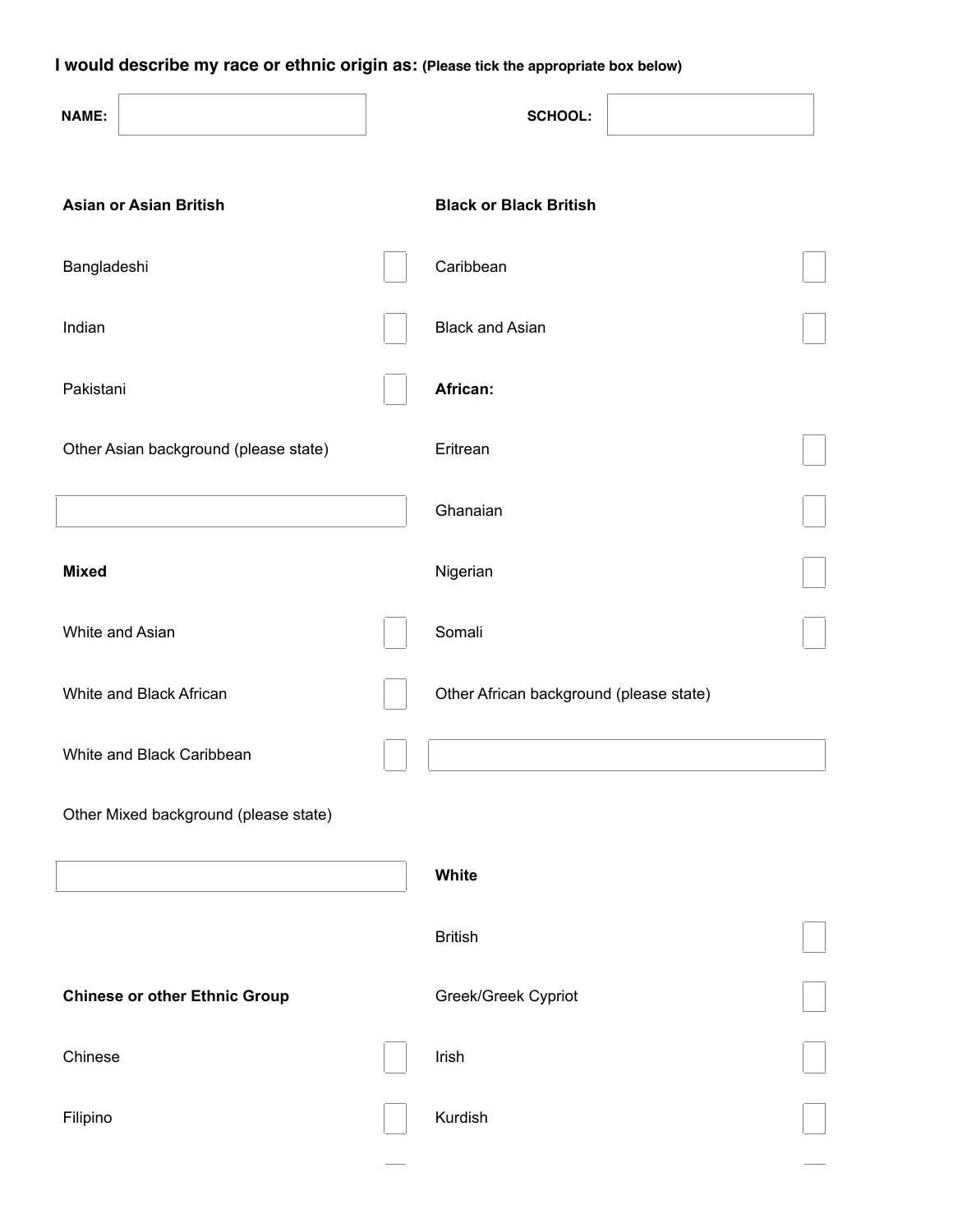| Vietnamese                        | Turkish/Turkish Cypriot                    |  |
|-----------------------------------|--------------------------------------------|--|
| Other Ethnic Group (please state) | Other White background (please state)      |  |
|                                   | Any Other Ethnic background (please state) |  |
| Not Declared                      |                                            |  |

## **Data Protection Act**

We will process all data in compliance with the provisions of the current Data Protection Act. Please sign below to freely give your explicit consent to allow the information, given on this form, to be processed in accordance with London Borough of Islington's registration under the Data Protection Act for HR and payroll purposes, equal opportunities monitoring and to fulfill statutory requirements, including but not limited to Equalities Act 2010.

Signed Date **Date**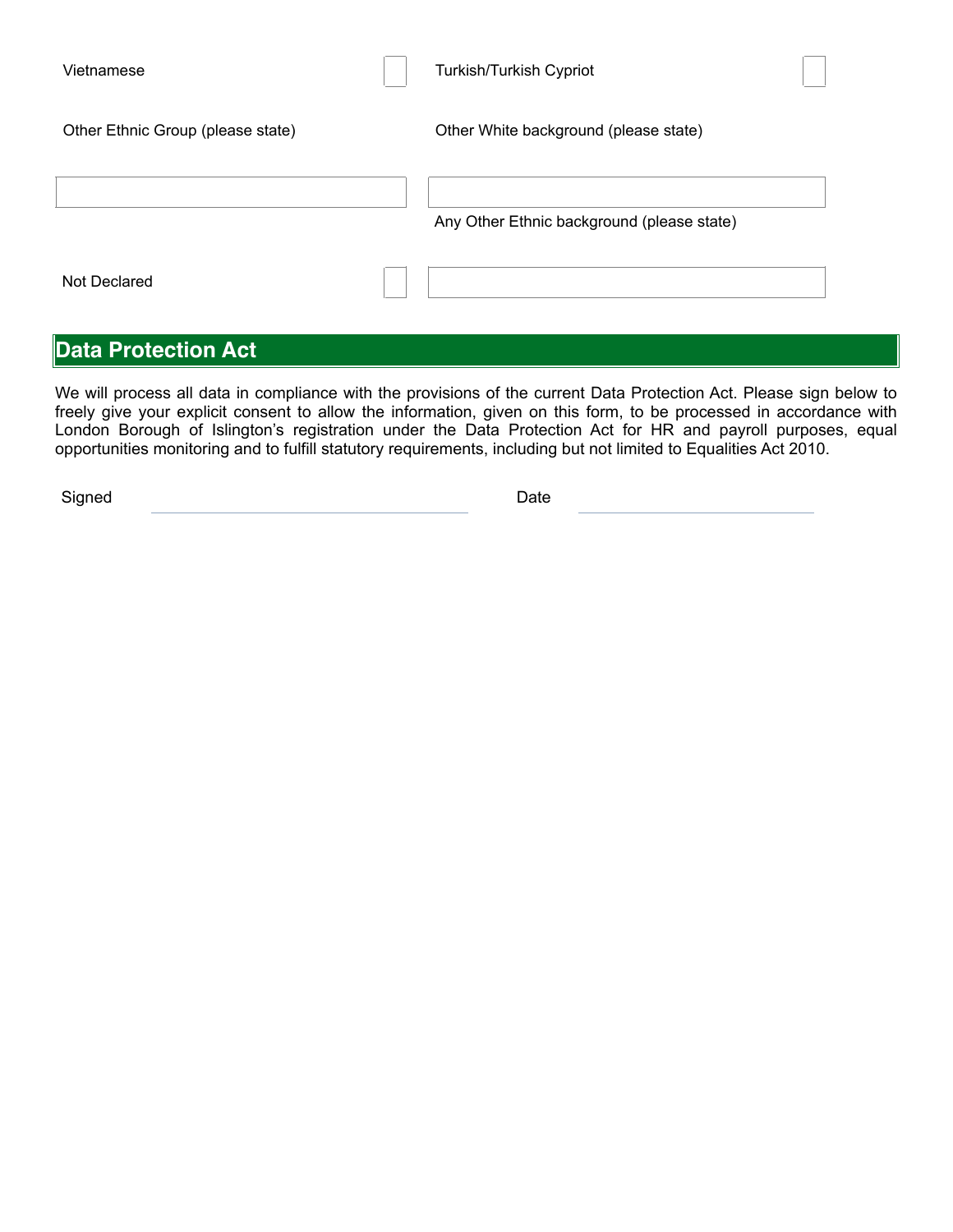

## **Guidance for candidates applying for a job with Islington Schools**

### **Before you submit your application form, please read it thoroughly and ensure all sections have been completed legibly and fully and you have addressed all the criteria listed in the person specification.**

### **General**

The application form plays a crucial part in the selection process, both in deciding whether you will be invited to an interview and at the interview itself. It is vital that you complete the form as fully and accurately as possible. We will not make any assumptions about your experience, knowledge, skills and abilities to do the job.

Read the advertisement, job description, person specification and other accompanying information carefully before you start. All parts of the application form must be completed. Failure to provide information requested may lead to your application being rejected.

### **Personal Details**

Complete this section fully and clearly. If you do not know your national insurance number, you can obtain it from your Inland Revenue National Insurance Contributions office or DWP office and they'll tell you what to do. All successful applicants will be required to produce documentary evidence of their eligibility to work in the UK\*. Verification of identity is required before confirmation of appointment.

\*A copy of the Asylum and Immigration Act 2006 is available from Schools Human Resources team including a list of the accepted documents.

### **Relatives and Other Interests**

If this applies to you, please give the name of the employee, the department/school that they work in and the relationship (e.g. husband, daughter).

### **Education, Qualifications and Training**

Ensure you give all the information requested, including dates, establishment where you studied and make clear the level of any examinations e.g. GCSE, GCE 'O' Level or 'A' Level or equivalents etc. and the grades you obtained. Also include here any skills training you have had. You will be required to produce original documentary evidence of any qualifications relevant to the job, and these will be detailed on the Person Specification. Proof of qualification is required before the appointment is confirmed.

### **Employment record**

Please list in chronological order, starting with your current or most recent job including employment other than teaching. You have to list details of employment since leaving full-time education. Failure to provide full account of your employment record may lead to your application being rejected.

### **Gaps in Employment**

If there are any periods of time that have not been accounted for in your application, e.g. periods spent raising a family or extended travel, please give details. Please ensure that there are no gaps in the history of your education, employment and other experience.

### **Personal Statement**

This statement is an important part of the application form. This is where you should describe your experience, skills and abilities. You must demonstrate competence in all areas listed in the Person Specification by giving short examples. Describe how you match the requirements of the job; include experience gained from previous jobs, community or voluntary work. Ensure that the information given is well organised, relevant and brief. You may find it helpful to list each person specification requirement as a separate heading to explain how you meet that requirement. If you do not send us this statement, you will not be considered for short listing. CVs are not accepted.

### **References**

All appointments are subject to verification of employment and suitability of the candidate for the post applied for. References may be taken up immediately after shortlisting. Please note:

- It is your responsibility to ensure that all named referees, including Parish Priests, where applicable, have consented to providing a reference.
- You must provide the professional email address for references coming from an employer.
- One reference must be from your present or most current employer and references should cover the last 5 years. • If your last post did not include working with children, a reference will be sought from the employer by whom you
- were most recently employed to work with children.
- We reserve the right to approach any of your previous employers for a reference.
- Candidates for Headship are advised to seek a reference from their Local Authority.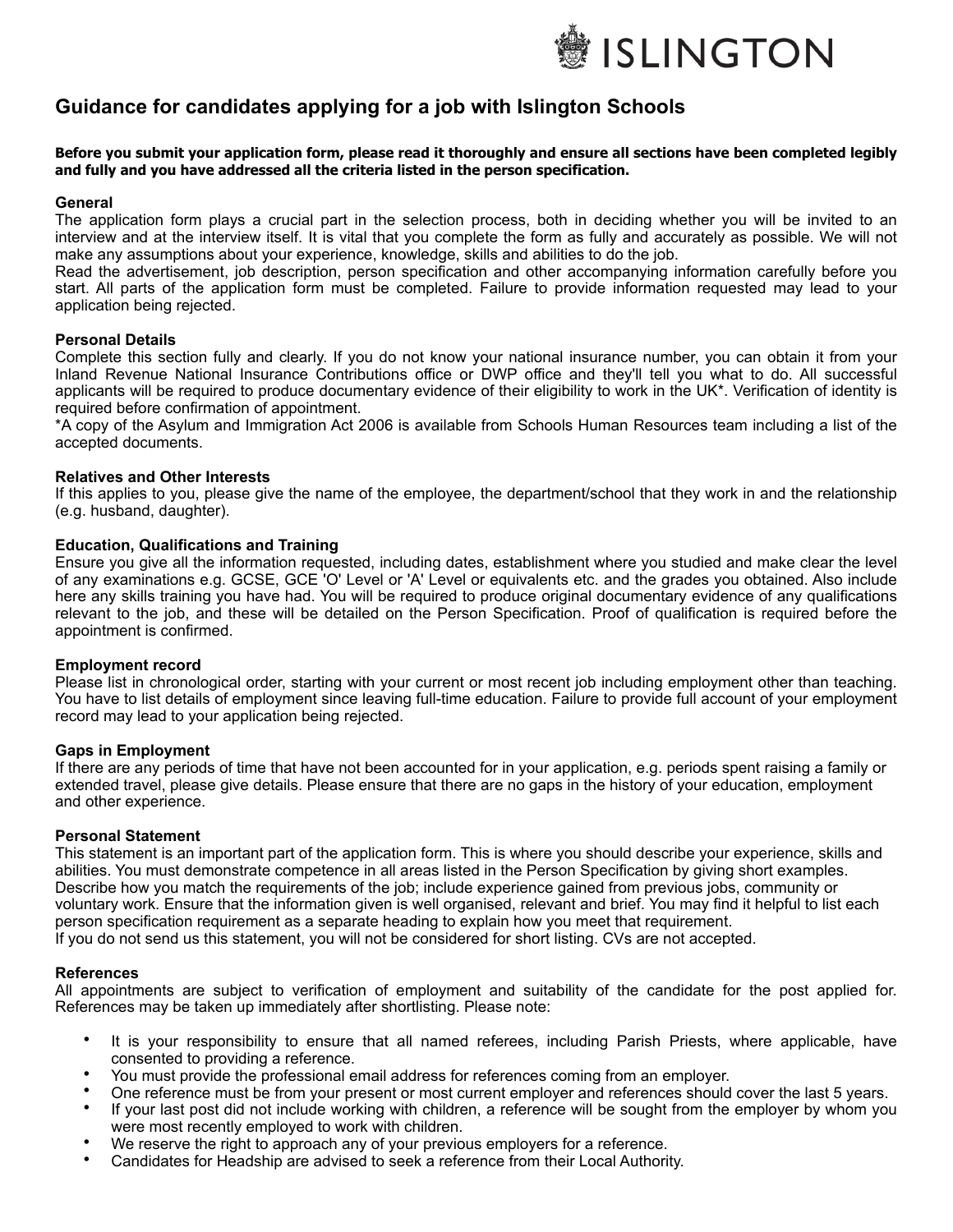- Schools/Colleges of a Religious Character are permitted, to give preference to applicants who are practising Catholics. Therefore, it is recommended that one referee should be your Parish Priest/the Priest of the Parish where you regularly worship, if applicable. Most Senior Leadership posts require you to be a practising Catholic and, therefore, one referee must be your Parish Priest/the Priest of the Parish where you regularly worship.
- If you are successful, a further post-offer reference will be requested, seeking information on attendance and sickness records.

All offers of appointment depend on receiving references satisfactory to the school. You must give two referees that have had managerial/supervisory responsibility for you, one of whom must be your current/most recent employer. If you have not worked before, give the name of someone who can comment on your ability to do the job, e.g. a teacher or tutor. Further advice on who is suitable as a referee is available from HR. The school reserves the right to ask for substitute or additional referees, if the one you have provided is not deemed to be suitable.

You may ask to see these references, however, some of the information may relate to a third party, e.g. authorship. This type of information cannot be disclosed to you unless:

- the third party has consented for it to be released, or
- your right to know this information and its source outweighs the right of privacy of the third party.

### **Disclosure & Barring Service / Rehabilitation of Offenders Act 1974**

The Rehabilitation of Offenders Act 1974 (Exceptions) Order 1975 (Amendment) (England and Wales) Order 2013 provides that certain spent convictions and cautions are "protected" and are not subject to disclosure to employers, and cannot be taken into account. Guidance and criteria on the filtering of these cautions and convictions can be found at the Disclosure and Barring Service website, DBS filtering guide.

All school-based jobs are exempt from the provisions of the Rehabilitation of Offenders Act as the work brings employees into contact with children who are regarded by the Act as a vulnerable group. Therefore, you will be required to declare any convictions, cautions, reprimands and final warnings that are not "protected" (i.e. filtered out) as defined by the Rehabilitation of Offenders Act.

If you have been shortlisted and invited for an interview, you will be required to give full details of your criminal record, also be able to discuss any details with the selection panel as part of your interview. This information will remain strictly confidential and will only be seen by those responsible for the recruitment decision. The information will be shredded in line with our policy on the handling and storage of information relating to criminal record disclosures. Disclosure of a criminal record will not necessarily debar you from employment with Islington Schools, this will depend upon the nature of the offence(s), frequency and when they occurred.

The application for an enhanced disclosure with barred list information will be verified before your first day of work. Please read the policy on the recruitment and employment of ex-offenders. If you have any queries, please call Islington Human Resources helpdesk on 0207 527 2875.

### **Additional Information for people considered to have a disability under the Equality Act**

If this applies to you, please let us know the help you require and we will ensure that reasonable adjustments are made where possible.

### **Declaration**

It is a condition of your employment that you comply with the prevailing data protection legislation in force from time to time. You must also comply with the Council's data protection and connected policies, which can be obtained from the school office, and all rules, systems, instructions and requirements laid down by the school under the security rules.

### **Equal Opportunities Monitoring Information**

All job applicants are expected to complete the monitoring details of the form in order to assist us in complying with statutory requirements. All successful applicants are expected to support the policy actively. Copies are available from Islington Schools Human Resources on 0207 527 2875.